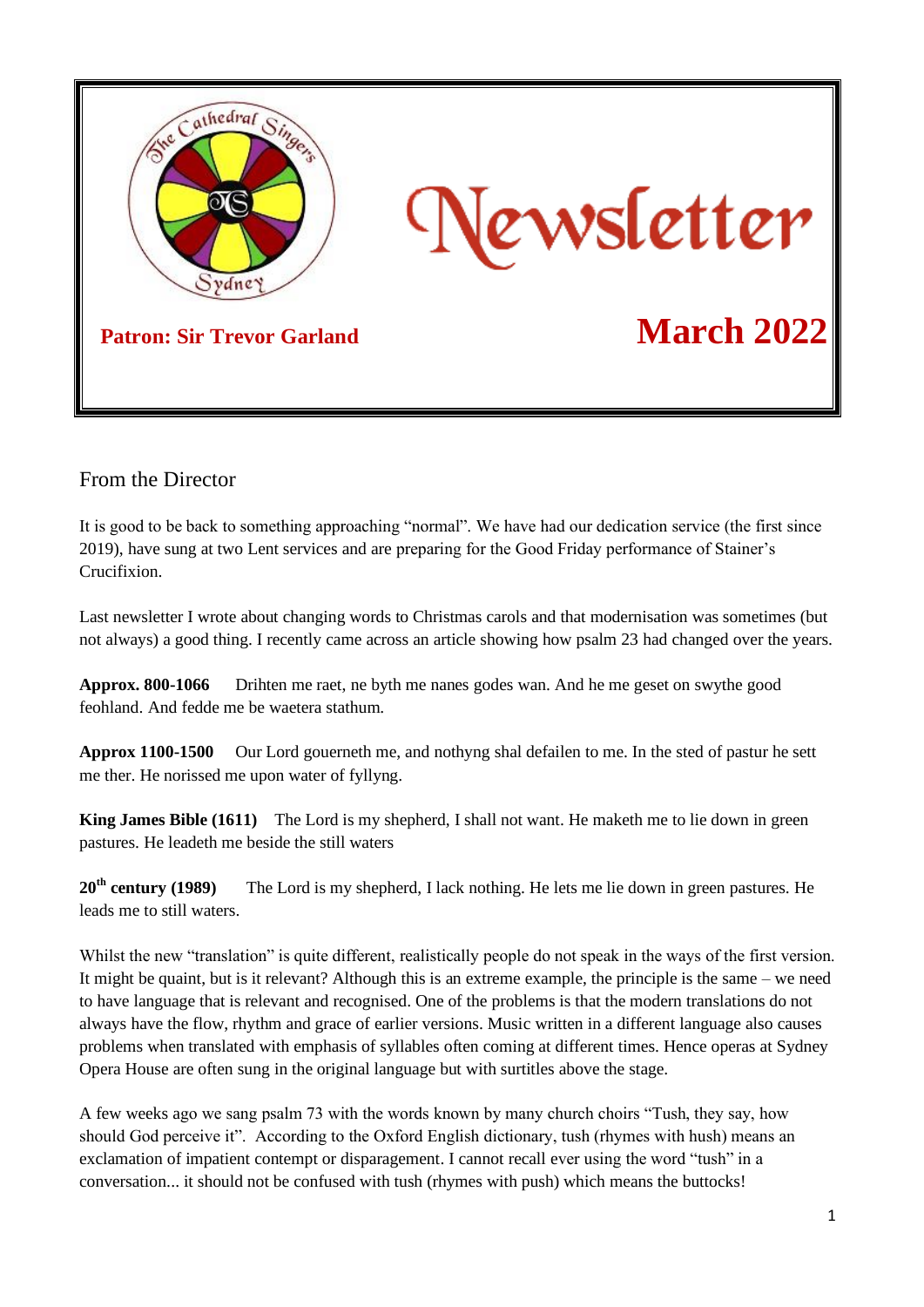In conclusion, we can take things to extreme as can be seen in the politically correct psalm 23 circulating on the internet which can be seen below!

*The Lord and I are in a shepherd-sheep relationship, and I am in a position of negative need. He prostrates me in a green-belt grazing area, and conducts me into lateral proximity with a non-torrential aqueous accumulation.*

*He restores to original satisfaction levels my psychological makeup.*

*Notwithstanding the fact that I make ambulatory progress through the non- illuminated geological interstice of mortality, terror sensations shall not be manifest within me due to the proximity of omnipotence.*

*Your pastoral walking aid and quadruped-restraint module induce in me a pleasurific mood state.*

*You design and produce a nutrient-bearing support structure in the context of non-cooperative elements.*

*You enact a head-related folk ritual utilizing vegetable extracts, and my beverage container exhibits inadequate volumetric parameters.*

*Surely it must be an intrinsic non-deductible factor that your inter- relational, emphatic, and non-vengeful attributes will pursue me as their target focus for the duration of the current non-death period.*

*And I will possess tenant rights in the residential facility of the Lord on a permanently open-ended time basis.*

I hope that you will be able to join us in one of our services. Many are now being streamed on Facebook or other sites.

Jim Abraham Director



Evening at St John's Gordon – March 2022

Check out our website and then tell your friends! www.cathedralsingers.org.au Would you like to consider joining us? Contact Jan Kneeshaw on 9144 4915 or the Director, Jim Abraham on 0405 817 276 Email: jan.kneeshaw@optusnet.com.au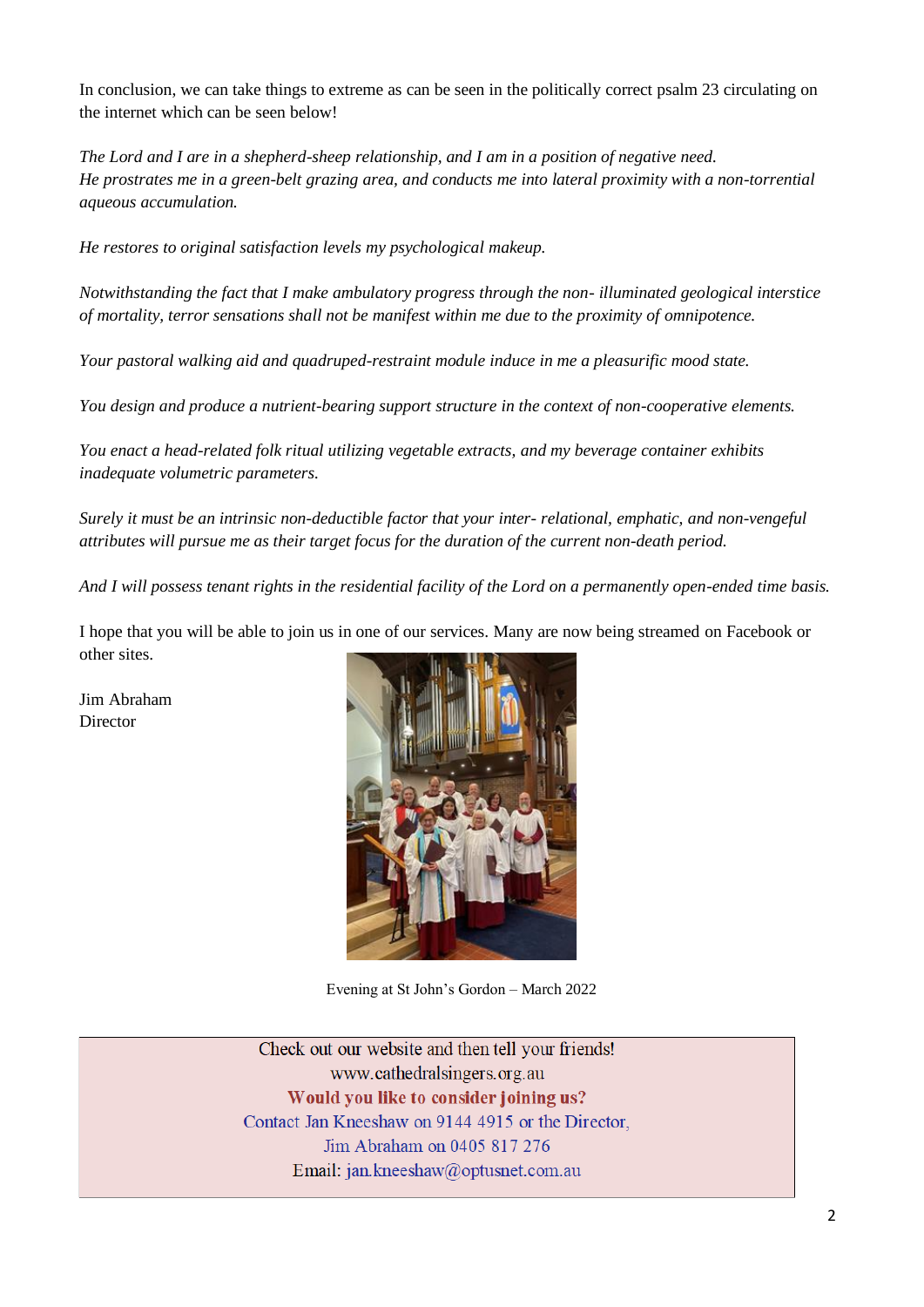## From the Editor

Greeting to all our supporters in churches all around Sydney. It is so wonderful to be able to advertise our list of Engagements for the year so you can put them in your diary. We are so blessed that our community is getting back to normal and we can sing again – without masks!

This list is a little late because we have been confirming several dates, including being asked to sing at St Luke's Mosman on 24<sup>th</sup> July. We have not been there for many years.

We were also very pleased to be able to have our annual Re-dedication Service at St John's Gordon on 20th February, especially as we were not able to have that service last year.

The Rector of St John's, Fr Robert Happer, has graciously agreed to be our new Chaplain and took the service. We are very grateful for his support and



for the continuing support of St John's which has been our base for some years. We sang Evensong there on 13<sup>th</sup> March and were very pleased to see some of our friends again at that Lenten Service.



We are also pleased to announce that we recently received a grant from Kuring-gai Council and look forward to using this money for the benefit of the standard of the choir's performances. We are also grateful for the support we have received from them for many years.

As we are now in the season of Lent, we look forward to Easter and to again being able to our annual performance of "The Crucifixion" by John Stainer. This will of course be on Good Friday and at St John's Gordon who so graciously host this event. More details will be out shortly but we look forward to seeing many people to listen to that thought provoking Easter meditation.





**Jan Kneeshaw SECRETARY/CHAIR**

Last Friday 25<sup>th</sup> March, we joined in the service of "Stations" of the Cross" at Holy Spirit Catholic Church, North Ryde. This was a beautiful service and were privileged to be part of it. Our photo on Facebook received many "likes"!

With thanks and blessings from TCS,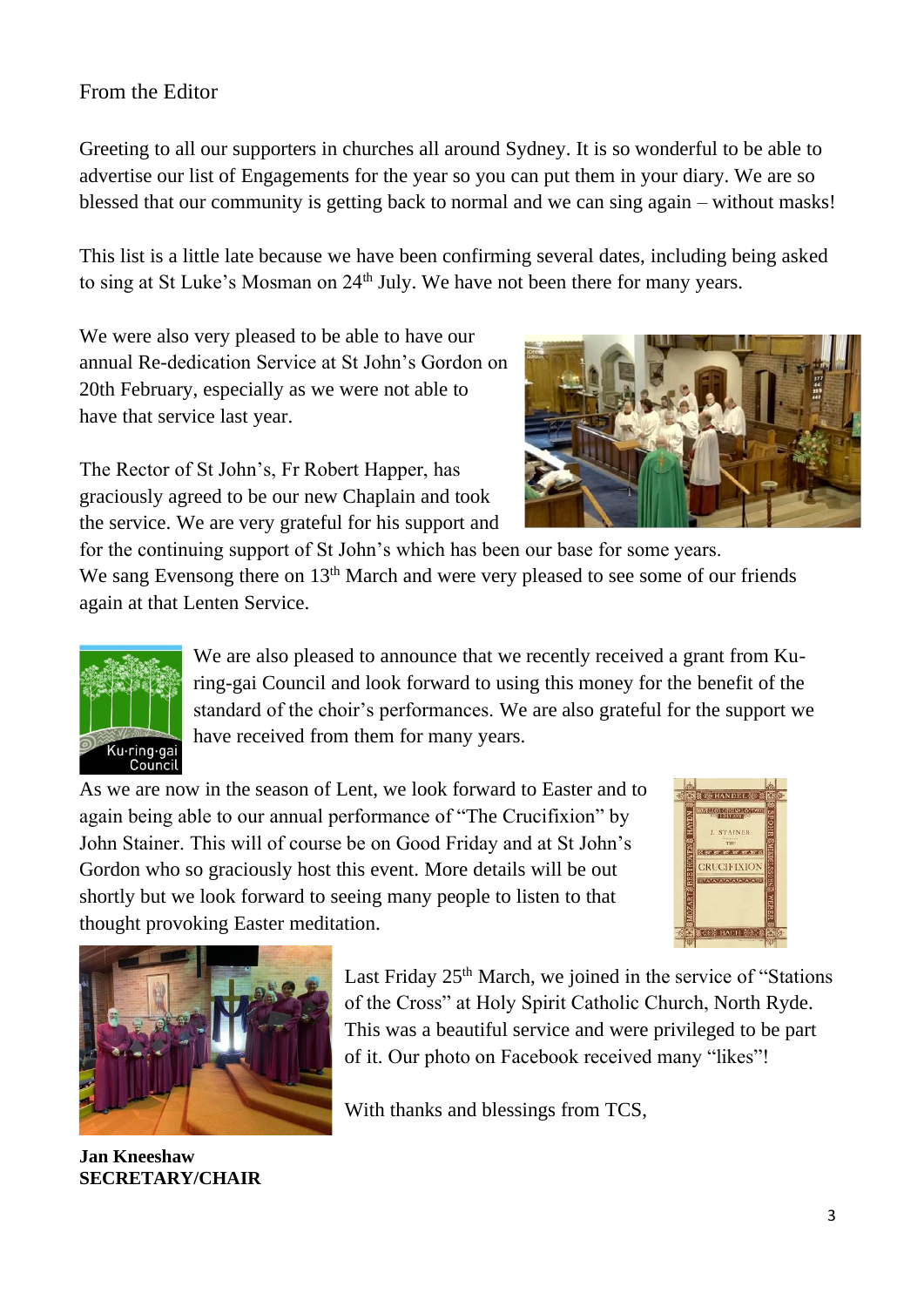| <b>Month</b> | <b>Day</b>                                 | <b>Date</b>  | <b>Time</b>        | <b>Event</b>           | <b>Venue</b>               |
|--------------|--------------------------------------------|--------------|--------------------|------------------------|----------------------------|
| April        | Friday                                     | 15           | 2.30 <sub>pm</sub> | "The Crucifixion"      | <b>St John's Gordon</b>    |
|              |                                            |              |                    | - Stainer              |                            |
|              |                                            | 24           | 9.30am             | <b>Morning Service</b> | <b>St Ives Uniting</b>     |
|              |                                            |              |                    |                        | <b>Church</b>              |
| May          | Sunday                                     | $\mathbf{1}$ | 11.30am            | Ku-ring-gai            | <b>St John's Gordon</b>    |
|              |                                            |              |                    | Anzac Service          |                            |
|              | Sunday                                     | 22           | 9.30am             | Eucharist              | St John's                  |
|              |                                            |              |                    |                        | <b>Birchgrove/Balmain</b>  |
|              | Sunday                                     | 29           | 3.30pm             | Concert                | <b>St Jude's Bowral</b>    |
|              | $\boldsymbol{\zeta} \, \boldsymbol{\zeta}$ | $\epsilon$   | 4.00pm             | Evensong               | $\mathbf{66}$              |
| June         | Sunday                                     | 12           | 4.00 <sub>pm</sub> | Evensong               | <b>St John's Gordon</b>    |
|              | Sunday                                     | 19           | 9.30am             | Eucharist              | St John's                  |
|              |                                            |              |                    |                        | <b>Birchgrove/Balmain</b>  |
| July         | Sunday                                     | 24           | 9.00am             | Eucharist              | <b>St Luke's Mosman</b>    |
|              | Saturday                                   | 30           | 5.30pm             | Vespers                | <b>St Mary's Cathedral</b> |
|              |                                            |              | 6.00pm             | <b>Mass</b>            |                            |
| August       | Sunday                                     | 14           | 4.00 <sub>pm</sub> | Evensong               | St John's                  |
|              |                                            |              |                    |                        | <b>Birchgrove/Balmain</b>  |
| September    | Sunday                                     | 11           | 4.00 <sub>pm</sub> | Evensong               | <b>St John's Gordon</b>    |
| October      | Sunday                                     | 23           | 3.00 <sub>pm</sub> | Evensong               | <b>Holy Trinity</b>        |
|              |                                            |              |                    |                        | <b>Terrigal</b>            |
| November     | Sunday                                     | 6            | 9.30am             | Eucharist              | St John's                  |
|              |                                            |              |                    |                        | <b>Birchgrove/Balmain</b>  |
|              | Sunday                                     | 13           | 4.00 <sub>pm</sub> | Remembrance            | <b>St John's Gordon</b>    |
|              |                                            |              |                    | Day Evensong           |                            |
|              | Saturday                                   | 26           | 5.30pm             | Vespers                | <b>St Mary's Cathedral</b> |
|              |                                            |              | 6.00 <sub>pm</sub> | Mass                   |                            |
| December     | Sunday                                     | 11           | 6.00 <sub>pm</sub> | Lessons & Carols       | St John's                  |
|              |                                            |              |                    |                        | <b>Birchgrove/Balmain</b>  |
|              | Sunday                                     | 18           | 7.30 <sub>pm</sub> | Lesson & Carols        | <b>St John's Gordon</b>    |
|              |                                            | 24           | 9.30pm             | Christmas Eve          | <b>Holy Spirit North</b>   |
|              |                                            |              |                    | <b>Mass</b>            | <b>Ryde</b>                |



FROM ALL REPORTS ABOUT YOUR VOICE